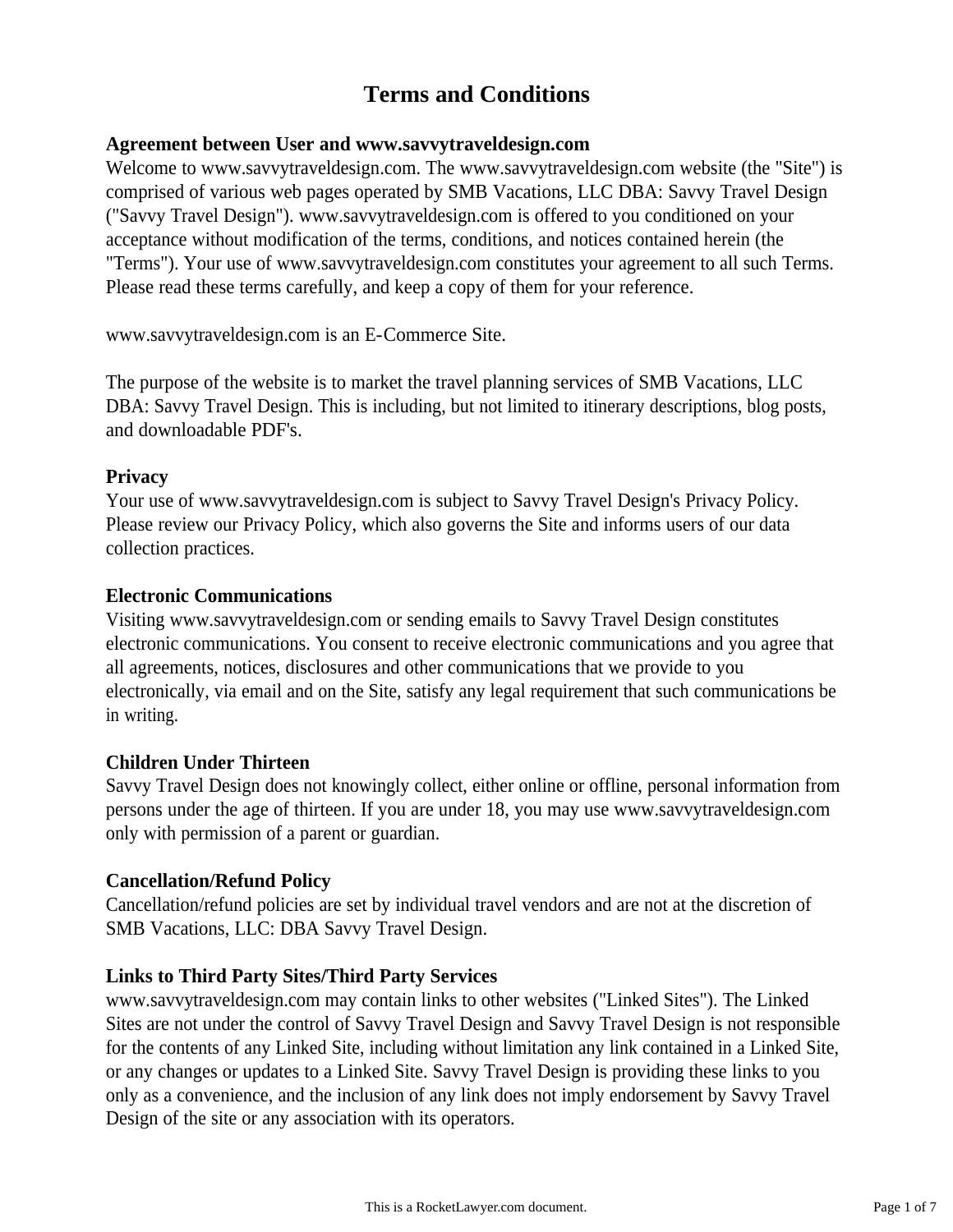Certain services made available via www.savvytraveldesign.com are delivered by third party sites and organizations. By using any product, service or functionality originating from the www.savvytraveldesign.com domain, you hereby acknowledge and consent that Savvy Travel Design may share such information and data with any third party with whom Savvy Travel Design has a contractual relationship to provide the requested product, service or functionality on behalf of www.savvytraveldesign.com users and customers.

# **No Unlawful or Prohibited Use/Intellectual Property**

You are granted a non-exclusive, non-transferable, revocable license to access and use www.savvytraveldesign.com strictly in accordance with these terms of use. As a condition of your use of the Site, you warrant to Savvy Travel Design that you will not use the Site for any purpose that is unlawful or prohibited by these Terms. You may not use the Site in any manner which could damage, disable, overburden, or impair the Site or interfere with any other party's use and enjoyment of the Site. You may not obtain or attempt to obtain any materials or information through any means not intentionally made available or provided for through the Site.

All content included as part of the Service, such as text, graphics, logos, images, as well as the compilation thereof, and any software used on the Site, is the property of Savvy Travel Design or its suppliers and protected by copyright and other laws that protect intellectual property and proprietary rights. You agree to observe and abide by all copyright and other proprietary notices, legends or other restrictions contained in any such content and will not make any changes thereto.

You will not modify, publish, transmit, reverse engineer, participate in the transfer or sale, create derivative works, or in any way exploit any of the content, in whole or in part, found on the Site. Savvy Travel Design content is not for resale. Your use of the Site does not entitle you to make any unauthorized use of any protected content, and in particular you will not delete or alter any proprietary rights or attribution notices in any content. You will use protected content solely for your personal use, and will make no other use of the content without the express written permission of Savvy Travel Design and the copyright owner. You agree that you do not acquire any ownership rights in any protected content. We do not grant you any licenses, express or implied, to the intellectual property of Savvy Travel Design or our licensors except as expressly authorized by these Terms.

# **Use of Communication Services**

The Site may contain bulletin board services, chat areas, news groups, forums, communities, personal web pages, calendars, and/or other message or communication facilities designed to enable you to communicate with the public at large or with a group (collectively, "Communication Services"). You agree to use the Communication Services only to post, send and receive messages and material that are proper and related to the particular Communication Service.

By way of example, and not as a limitation, you agree that when using a Communication Service, you will not: defame, abuse, harass, stalk, threaten or otherwise violate the legal rights (such as rights of privacy and publicity) of others; publish, post, upload, distribute or disseminate any inappropriate, profane, defamatory, infringing, obscene, indecent or unlawful topic, name, material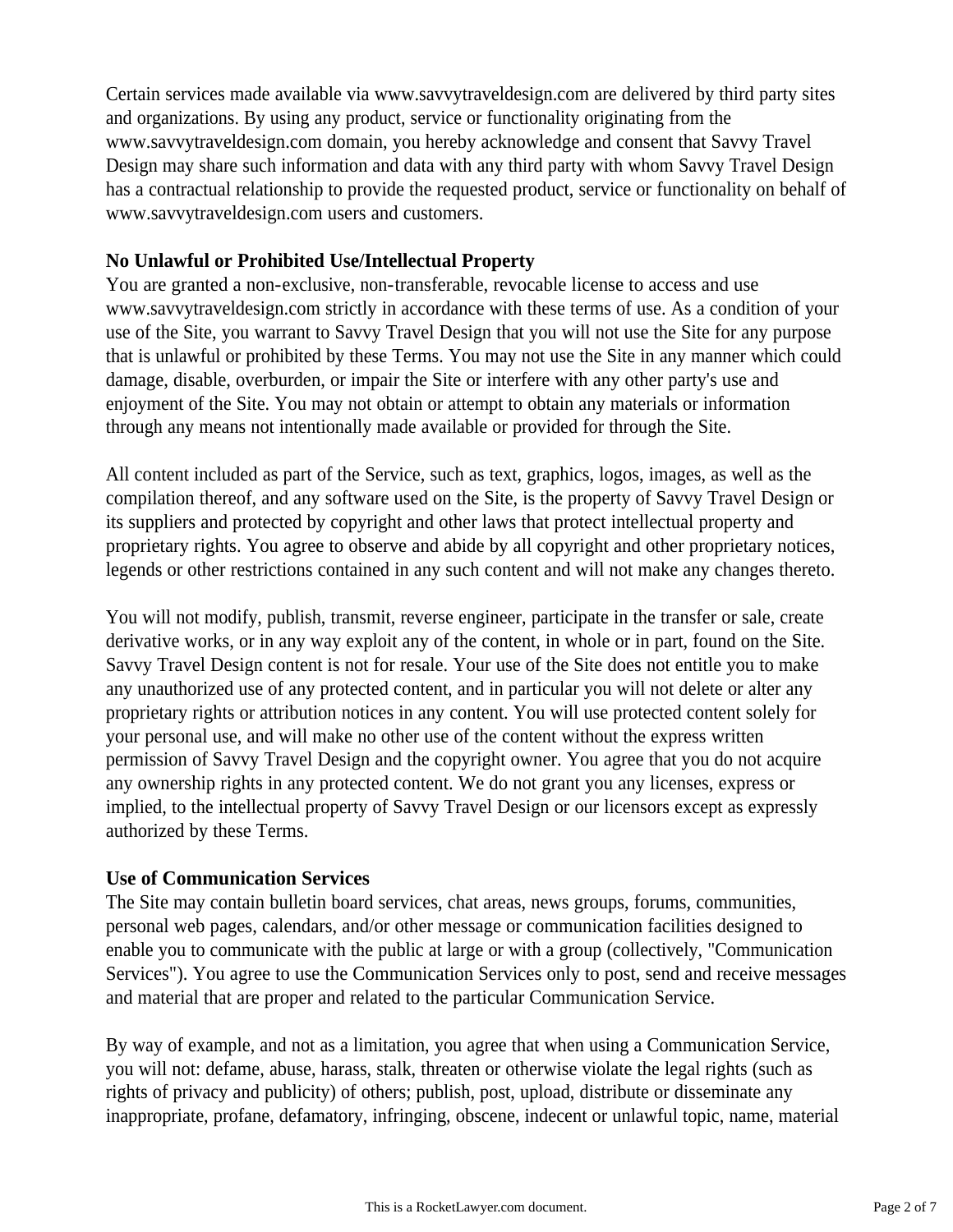or information; upload files that contain software or other material protected by intellectual property laws (or by rights of privacy of publicity) unless you own or control the rights thereto or have received all necessary consents; upload files that contain viruses, corrupted files, or any other similar software or programs that may damage the operation of another's computer; advertise or offer to sell or buy any goods or services for any business purpose, unless such Communication Service specifically allows such messages; conduct or forward surveys, contests, pyramid schemes or chain letters; download any file posted by another user of a Communication Service that you know, or reasonably should know, cannot be legally distributed in such manner; falsify or delete any author attributions, legal or other proper notices or proprietary designations or labels of the origin or source of software or other material contained in a file that is uploaded; restrict or inhibit any other user from using and enjoying the Communication Services; violate any code of conduct or other guidelines which may be applicable for any particular Communication Service; harvest or otherwise collect information about others, including e-mail addresses, without their consent; violate any applicable laws or regulations.

Savvy Travel Design has no obligation to monitor the Communication Services. However, Savvy Travel Design reserves the right to review materials posted to a Communication Service and to remove any materials in its sole discretion. Savvy Travel Design reserves the right to terminate your access to any or all of the Communication Services at any time without notice for any reason whatsoever.

Savvy Travel Design reserves the right at all times to disclose any information as necessary to satisfy any applicable law, regulation, legal process or governmental request, or to edit, refuse to post or to remove any information or materials, in whole or in part, in Savvy Travel Design's sole discretion.

Always use caution when giving out any personally identifying information about yourself or your children in any Communication Service. Savvy Travel Design does not control or endorse the content, messages or information found in any Communication Service and, therefore, Savvy Travel Design specifically disclaims any liability with regard to the Communication Services and any actions resulting from your participation in any Communication Service. Managers and hosts are not authorized Savvy Travel Design spokespersons, and their views do not necessarily reflect those of Savvy Travel Design.

Materials uploaded to a Communication Service may be subject to posted limitations on usage, reproduction and/or dissemination. You are responsible for adhering to such limitations if you upload the materials.

# **Materials Provided to www.savvytraveldesign.com or Posted on Any Savvy Travel Design Web Page**

Savvy Travel Design does not claim ownership of the materials you provide to www.savvytraveldesign.com (including feedback and suggestions) or post, upload, input or submit to any Savvy Travel Design Site or our associated services (collectively "Submissions"). However, by posting, uploading, inputting, providing or submitting your Submission you are granting Savvy Travel Design, our affiliated companies and necessary sublicensees permission to use your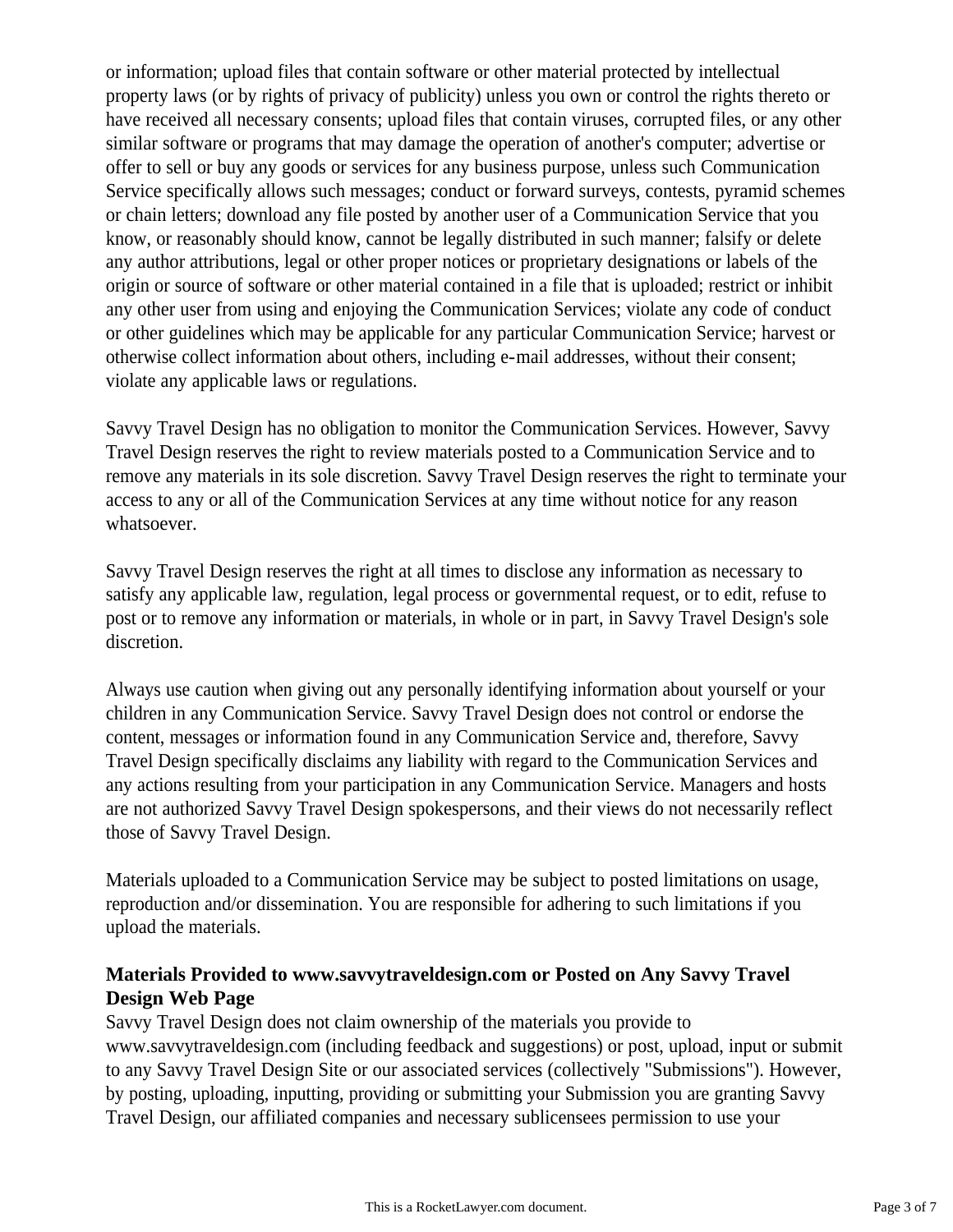Submission in connection with the operation of their Internet businesses including, without limitation, the rights to: copy, distribute, transmit, publicly display, publicly perform, reproduce, edit, translate and reformat your Submission; and to publish your name in connection with your Submission.

No compensation will be paid with respect to the use of your Submission, as provided herein. Savvy Travel Design is under no obligation to post or use any Submission you may provide and may remove any Submission at any time in Savvy Travel Design's sole discretion.

By posting, uploading, inputting, providing or submitting your Submission you warrant and represent that you own or otherwise control all of the rights to your Submission as described in this section including, without limitation, all the rights necessary for you to provide, post, upload, input or submit the Submissions.

# **Third Party Accounts**

You will be able to connect your Savvy Travel Design account to third party accounts. By connecting your Savvy Travel Design account to your third party account, you acknowledge and agree that you are consenting to the continuous release of information about you to others (in accordance with your privacy settings on those third party sites). If you do not want information about you to be shared in this manner, do not use this feature.

## **International Users**

The Service is controlled, operated and administered by Savvy Travel Design from our offices within the USA. If you access the Service from a location outside the USA, you are responsible for compliance with all local laws. You agree that you will not use the Savvy Travel Design Content accessed through www.savvytraveldesign.com in any country or in any manner prohibited by any applicable laws, restrictions or regulations.

## **Indemnification**

You agree to indemnify, defend and hold harmless Savvy Travel Design, its officers, directors, employees, agents and third parties, for any losses, costs, liabilities and expenses (including reasonable attorney's fees) relating to or arising out of your use of or inability to use the Site or services, any user postings made by you, your violation of any terms of this Agreement or your violation of any rights of a third party, or your violation of any applicable laws, rules or regulations. Savvy Travel Design reserves the right, at its own cost, to assume the exclusive defense and control of any matter otherwise subject to indemnification by you, in which event you will fully cooperate with Savvy Travel Design in asserting any available defenses.

# **Arbitration**

In the event the parties are not able to resolve any dispute between them arising out of or concerning these Terms and Conditions, or any provisions hereof, whether in contract, tort, or otherwise at law or in equity for damages or any other relief, then such dispute shall be resolved only by final and binding arbitration pursuant to the Federal Arbitration Act, conducted by a single neutral arbitrator and administered by the American Arbitration Association, or a similar arbitration service selected by the parties, in a location mutually agreed upon by the parties. The arbitrator's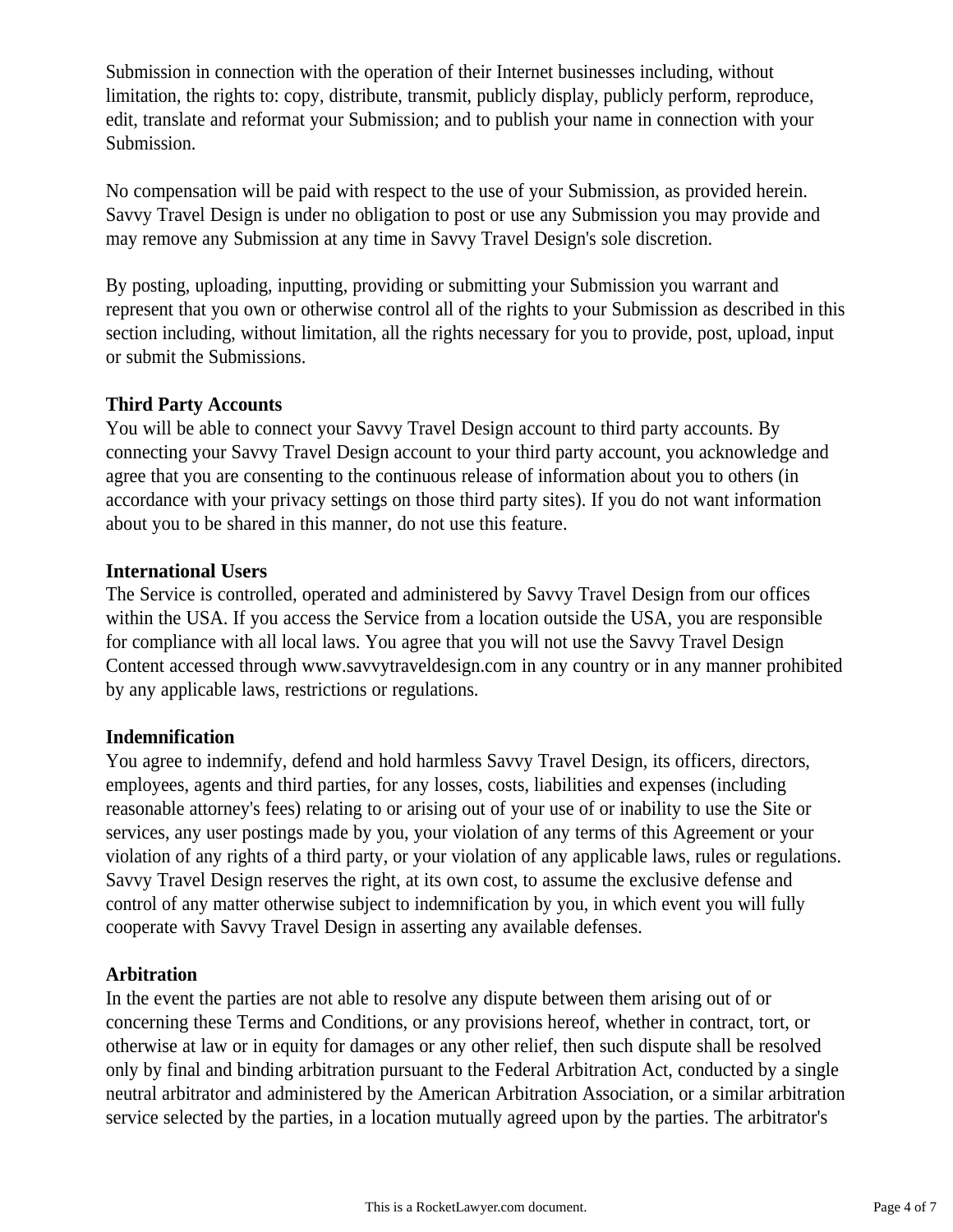award shall be final, and judgment may be entered upon it in any court having jurisdiction. In the event that any legal or equitable action, proceeding or arbitration arises out of or concerns these Terms and Conditions, the prevailing party shall be entitled to recover its costs and reasonable attorney's fees. The parties agree to arbitrate all disputes and claims in regards to these Terms and Conditions or any disputes arising as a result of these Terms and Conditions, whether directly or indirectly, including Tort claims that are a result of these Terms and Conditions. The parties agree that the Federal Arbitration Act governs the interpretation and enforcement of this provision. The entire dispute, including the scope and enforceability of this arbitration provision shall be determined by the Arbitrator. This arbitration provision shall survive the termination of these Terms and Conditions.

# **Class Action Waiver**

Any arbitration under these Terms and Conditions will take place on an individual basis; class arbitrations and class/representative/collective actions are not permitted. THE PARTIES AGREE THAT A PARTY MAY BRING CLAIMS AGAINST THE OTHER ONLY IN EACH'S INDIVIDUAL CAPACITY, AND NOT AS A PLAINTIFF OR CLASS MEMBER IN ANY PUTATIVE CLASS, COLLECTIVE AND/ OR REPRESENTATIVE PROCEEDING, SUCH AS IN THE FORM OF A PRIVATE ATTORNEY GENERAL ACTION AGAINST THE OTHER. Further, unless both you and Savvy Travel Design agree otherwise, the arbitrator may not consolidate more than one person's claims, and may not otherwise preside over any form of a representative or class proceeding.

# **Liability Disclaimer**

THE INFORMATION, SOFTWARE, PRODUCTS, AND SERVICES INCLUDED IN OR AVAILABLE THROUGH THE SITE MAY INCLUDE INACCURACIES OR TYPOGRAPHICAL ERRORS. CHANGES ARE PERIODICALLY ADDED TO THE INFORMATION HEREIN. SMB VACATIONS, LLC DBA: SAVVY TRAVEL DESIGN AND/OR ITS SUPPLIERS MAY MAKE IMPROVEMENTS AND/OR CHANGES IN THE SITE AT ANY TIME.

SMB VACATIONS, LLC DBA: SAVVY TRAVEL DESIGN AND/OR ITS SUPPLIERS MAKE NO REPRESENTATIONS ABOUT THE SUITABILITY, RELIABILITY, AVAILABILITY, TIMELINESS, AND ACCURACY OF THE INFORMATION, SOFTWARE, PRODUCTS, SERVICES AND RELATED GRAPHICS CONTAINED ON THE SITE FOR ANY PURPOSE. TO THE MAXIMUM EXTENT PERMITTED BY APPLICABLE LAW, ALL SUCH INFORMATION, SOFTWARE, PRODUCTS, SERVICES AND RELATED GRAPHICS ARE PROVIDED "AS IS" WITHOUT WARRANTY OR CONDITION OF ANY KIND. SMB VACATIONS, LLC DBA: SAVVY TRAVEL DESIGN AND/OR ITS SUPPLIERS HEREBY DISCLAIM ALL WARRANTIES AND CONDITIONS WITH REGARD TO THIS INFORMATION, SOFTWARE, PRODUCTS, SERVICES AND RELATED GRAPHICS, INCLUDING ALL IMPLIED WARRANTIES OR CONDITIONS OF MERCHANTABILITY, FITNESS FOR A PARTICULAR PURPOSE, TITLE AND NON-INFRINGEMENT.

TO THE MAXIMUM EXTENT PERMITTED BY APPLICABLE LAW, IN NO EVENT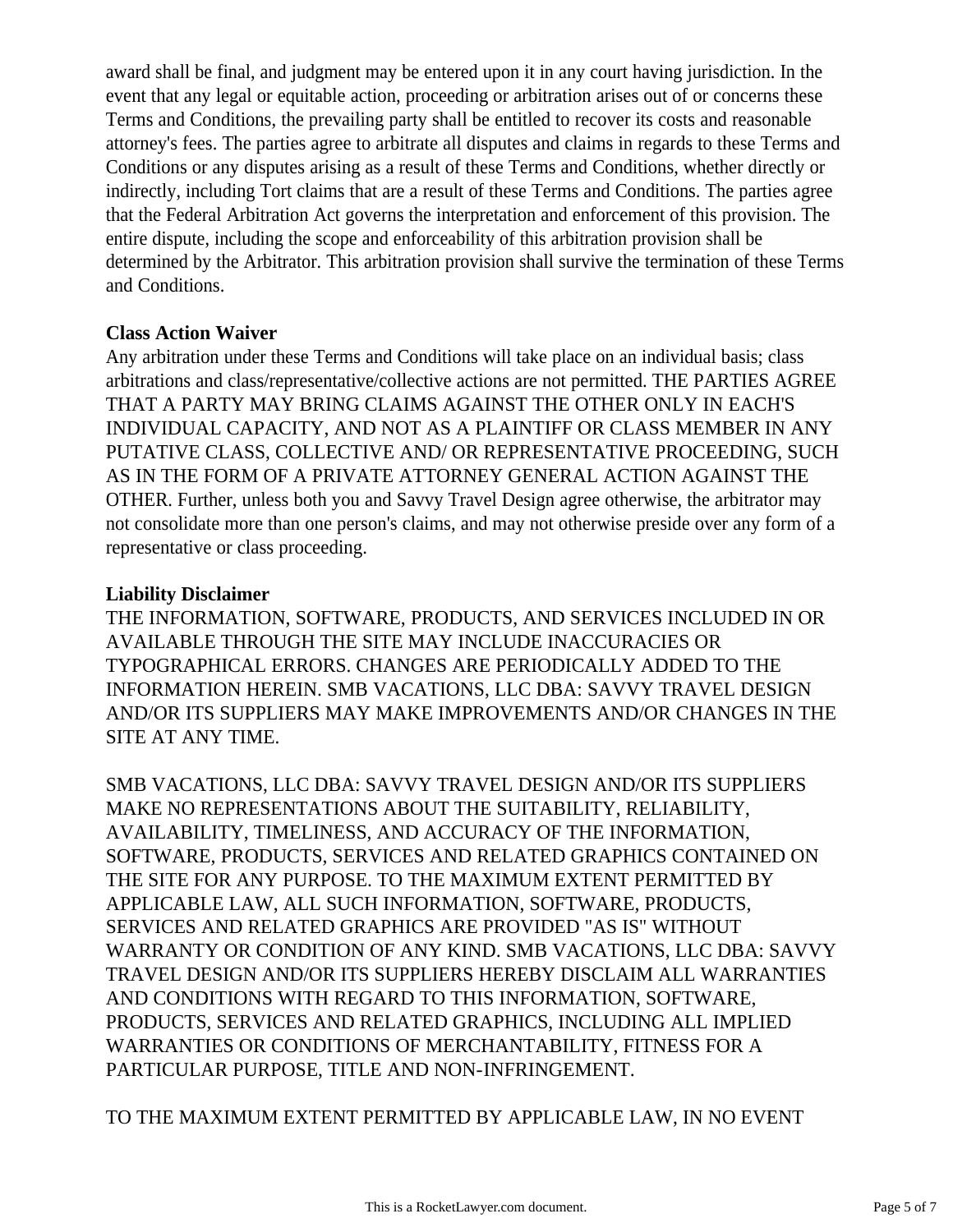SHALL SMB VACATIONS, LLC DBA: SAVVY TRAVEL DESIGN AND/OR ITS SUPPLIERS BE LIABLE FOR ANY DIRECT, INDIRECT, PUNITIVE, INCIDENTAL, SPECIAL, CONSEQUENTIAL DAMAGES OR ANY DAMAGES WHATSOEVER INCLUDING, WITHOUT LIMITATION, DAMAGES FOR LOSS OF USE, DATA OR PROFITS, ARISING OUT OF OR IN ANY WAY CONNECTED WITH THE USE OR PERFORMANCE OF THE SITE, WITH THE DELAY OR INABILITY TO USE THE SITE OR RELATED SERVICES, THE PROVISION OF OR FAILURE TO PROVIDE SERVICES, OR FOR ANY INFORMATION, SOFTWARE, PRODUCTS, SERVICES AND RELATED GRAPHICS OBTAINED THROUGH THE SITE, OR OTHERWISE ARISING OUT OF THE USE OF THE SITE, WHETHER BASED ON CONTRACT, TORT, NEGLIGENCE, STRICT LIABILITY OR OTHERWISE, EVEN IF SMB VACATIONS, LLC DBA: SAVVY TRAVEL DESIGN OR ANY OF ITS SUPPLIERS HAS BEEN ADVISED OF THE POSSIBILITY OF DAMAGES. BECAUSE SOME STATES/JURISDICTIONS DO NOT ALLOW THE EXCLUSION OR LIMITATION OF LIABILITY FOR CONSEQUENTIAL OR INCIDENTAL DAMAGES, THE ABOVE LIMITATION MAY NOT APPLY TO YOU. IF YOU ARE DISSATISFIED WITH ANY PORTION OF THE SITE, OR WITH ANY OF THESE TERMS OF USE, YOUR SOLE AND EXCLUSIVE REMEDY IS TO DISCONTINUE USING THE SITE.

#### **Termination/Access Restriction**

Savvy Travel Design reserves the right, in its sole discretion, to terminate your access to the Site and the related services or any portion thereof at any time, without notice. To the maximum extent permitted by law, this agreement is governed by the laws of the Commonwealth of Pennsylvania and you hereby consent to the exclusive jurisdiction and venue of courts in Pennsylvania in all disputes arising out of or relating to the use of the Site. Use of the Site is unauthorized in any jurisdiction that does not give effect to all provisions of these Terms, including, without limitation, this section.

You agree that no joint venture, partnership, employment, or agency relationship exists between you and Savvy Travel Design as a result of this agreement or use of the Site. Savvy Travel Design's performance of this agreement is subject to existing laws and legal process, and nothing contained in this agreement is in derogation of Savvy Travel Design's right to comply with governmental, court and law enforcement requests or requirements relating to your use of the Site or information provided to or gathered by Savvy Travel Design with respect to such use. If any part of this agreement is determined to be invalid or unenforceable pursuant to applicable law including, but not limited to, the warranty disclaimers and liability limitations set forth above, then the invalid or unenforceable provision will be deemed superseded by a valid, enforceable provision that most closely matches the intent of the original provision and the remainder of the agreement shall continue in effect.

Unless otherwise specified herein, this agreement constitutes the entire agreement between the user and Savvy Travel Design with respect to the Site and it supersedes all prior or contemporaneous communications and proposals, whether electronic, oral or written, between the user and Savvy Travel Design with respect to the Site. A printed version of this agreement and of any notice given in electronic form shall be admissible in judicial or administrative proceedings based upon or